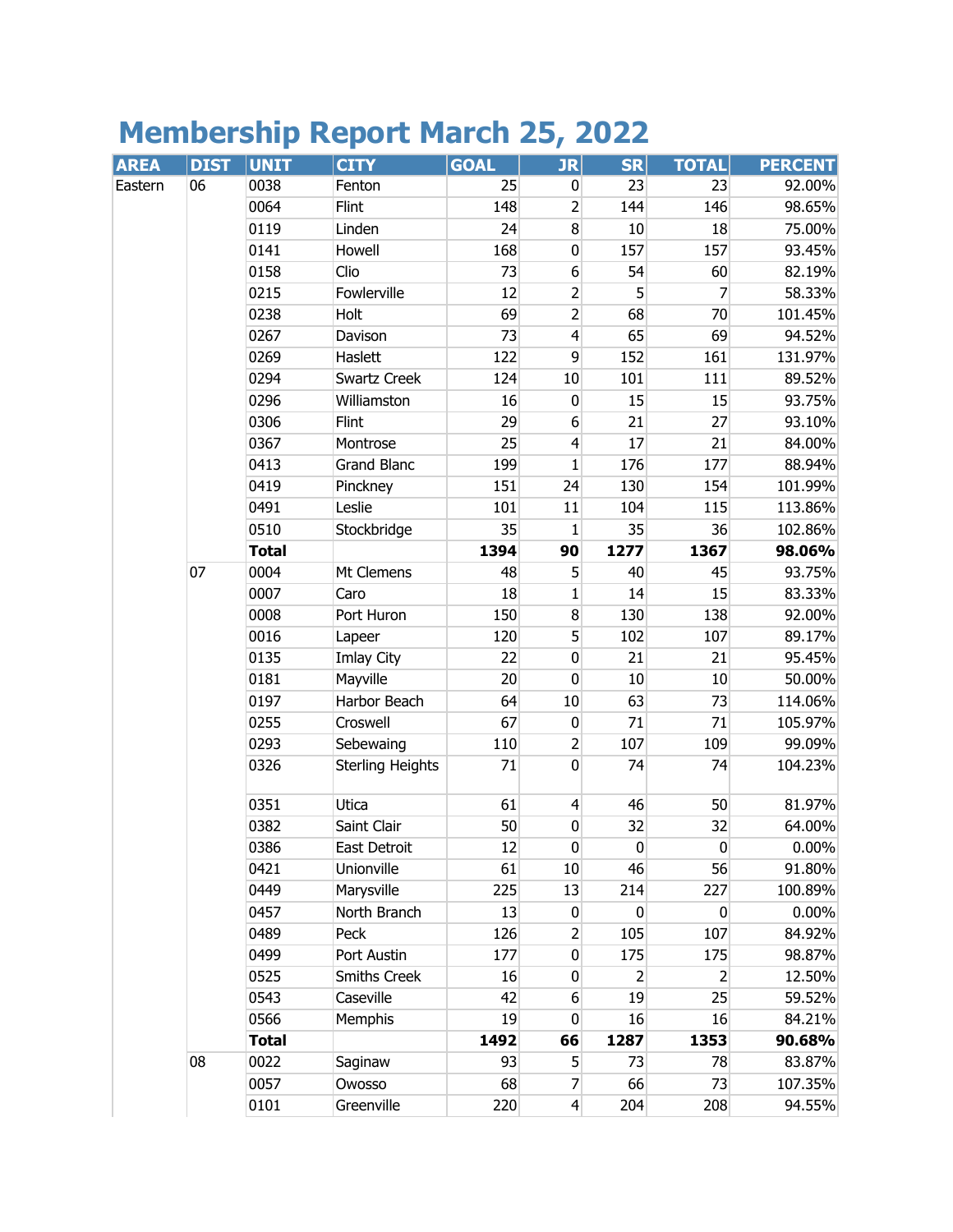|          |              | 0125         | <b>Birch Run</b>     | 12   | $\mathbf 0$    | 8    | 8    | 66.67%  |
|----------|--------------|--------------|----------------------|------|----------------|------|------|---------|
|          |              | 0150         | Frankenmuth          | 58   | 4              | 46   | 50   | 86.21%  |
|          |              | 0153         | Saint Johns          | 99   | 13             | 86   | 99   | 100.00% |
|          |              | 0175         | Saranac              | 127  | 4              | 123  | 127  | 100.00% |
|          |              | 0182         | Hubbardston          | 115  | $\pmb{0}$      | 99   | 99   | 86.09%  |
|          |              | 0203         | Belding              | 153  | $\overline{c}$ | 162  | 164  | 107.19% |
|          |              | 0212         | Chesaning            | 38   | $\overline{2}$ | 32   | 34   | 89.47%  |
|          |              | 0248         | Laingsburg           | 140  | $\overline{2}$ | 139  | 141  | 100.71% |
|          |              | 0256         | Saint Louis          | 41   | $\mathbf 0$    | 34   | 34   | 82.93%  |
|          |              | 0295         | Breckenridge         | 82   | 6              | 72   | 78   | 95.12%  |
|          |              | 0380         | Carson City          | 157  | 9              | 145  | 154  | 98.09%  |
|          |              | 0412         | <b>Bath</b>          | 196  | 1              | 177  | 178  | 90.82%  |
|          |              | 0439         | Saginaw              | 264  | $\mathbf{1}$   | 241  | 242  | 91.67%  |
|          |              | 0452         | Stanton              | 148  | $\overline{4}$ | 138  | 142  | 95.95%  |
|          |              | <b>Total</b> |                      | 2011 | 64             | 1845 | 1909 | 94.93%  |
|          | 18           | 0014         | Birmingham-<br>Troy  | 85   | 1              | 65   | 66   | 77.65%  |
|          |              | 0020         | Pontiac              | 40   | 8              | 32   | 40   | 100.00% |
|          |              | 0063         | Clarkston            | 93   | $\mathbf 0$    | 63   | 63   | 67.74%  |
|          |              | 0108         | Oxford               | 159  | 15             | 111  | 126  | 79.25%  |
|          |              | 0143         | Auburn Hills         | 100  | 7              | 85   | 92   | 92.00%  |
|          |              | 0149         | Holly                | 17   | $\pmb{0}$      | 21   | 21   | 123.53% |
|          |              | 0172         | Rochester            | 27   | 3              | 22   | 25   | 92.59%  |
|          |              | 0216         | Milford              | 171  | 8              | 170  | 178  | 104.09% |
|          |              | 0224         | Wixom                | 50   | $\pmb{0}$      | 37   | 37   | 74.00%  |
|          |              | 0233         | Lake Orion           | 167  | 3              | 139  | 142  | 85.03%  |
|          |              | 0253         | Royal Oak            | 179  | 4              | 152  | 156  | 87.15%  |
|          |              | 0346         | Farmington           | 118  | 6              | 95   | 101  | 85.59%  |
|          |              | 0374         | <b>Berkley</b>       | 161  | $\mathbf 0$    | 171  | 171  | 106.21% |
|          |              | 0377         | Waterford            | 234  | 4              | 189  | 193  | 82.48%  |
|          |              | <b>Total</b> |                      | 1601 | 59             | 1352 | 1411 | 88.13%  |
|          | <b>Total</b> |              |                      | 6498 | 279            | 5761 | 6040 | 92.95%  |
| Lower    | 09           | 0009         | Muskegon             | 20   | 0              | 18   | 18   | 90.00%  |
| Northern |              | 0010         | Manistee             | 143  | $\overline{4}$ | 125  | 129  | 90.21%  |
|          |              | 0035         | <b>Traverse City</b> | 41   | $\overline{2}$ | 36   | 38   | 92.68%  |
|          |              | 0069         | Whitehall            | 169  | 1              | 160  | 161  | 95.27%  |
|          |              | 0076         | Ludington            | 278  | 1              | 268  | 269  | 96.76%  |
|          |              | 0094         | Cadillac             | 131  | $\overline{3}$ | 127  | 130  | 99.24%  |
|          |              | 0120         | Suttons Bay          | 14   | 0              | 12   | 12   | 85.71%  |
|          |              | 0219         | Fife Lake            | 194  | 10             | 158  | 168  | 86.60%  |
|          |              | 0221         | Frankfort            | 38   | $\pmb{0}$      | 38   | 38   | 100.00% |
|          |              | 0289         | Williamsburg         | 13   | 0              | 12   | 12   | 92.31%  |
|          |              | 0297         | Ravenna              | 71   | 4              | 46   | 50   | 70.42%  |
|          |              | 0300         | Lake City            | 171  | 7              | 153  | 160  | 93.57%  |
|          |              | 0381         | Newaygo              | 237  | 5              | 216  | 221  | 93.25%  |
|          |              | 0397         | Holton               | 178  | 1              | 153  | 154  | 86.52%  |
|          |              | 0411         | Hesperia             | 121  | $\pmb{0}$      | 106  | 106  | 87.60%  |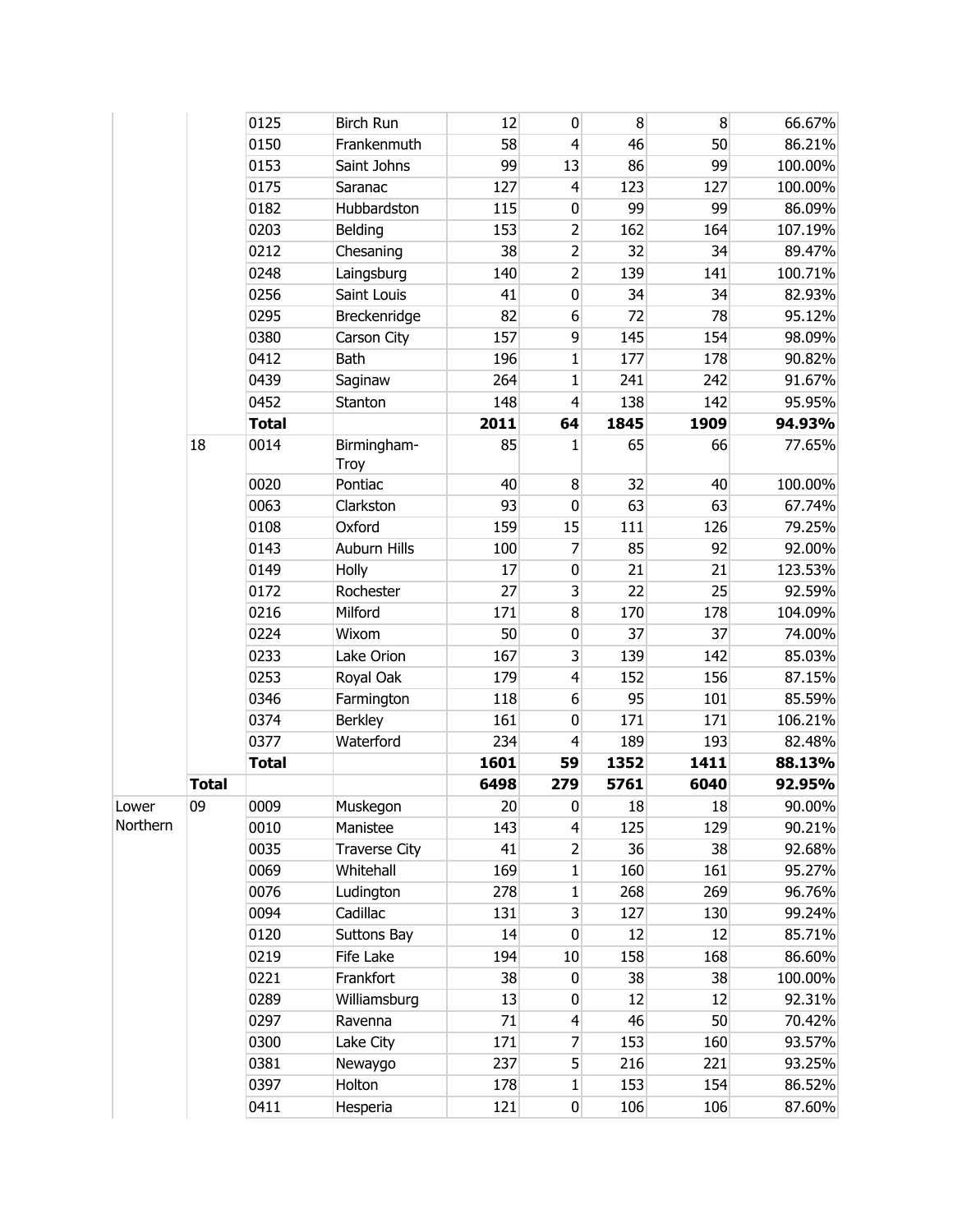|          |              | 0531         | Copemish          | 28   | $\mathbf{1}$            | 15   | 16   | 57.14%  |
|----------|--------------|--------------|-------------------|------|-------------------------|------|------|---------|
|          |              | <b>Total</b> |                   | 1847 | 39                      | 1643 | 1682 | 91.07%  |
|          | $10\,$       | 0018         | Bay City          | 94   | $\pmb{0}$               | 92   | 92   | 97.87%  |
|          |              | 0098         | <b>Big Rapids</b> | 30   | $\pmb{0}$               | 25   | 25   | 83.33%  |
|          |              | 0104         | Standish          | 104  | 3                       | 91   | 94   | 90.38%  |
|          |              | 0106         | Grayling          | 33   | $\overline{4}$          | 23   | 27   | 81.82%  |
|          |              | 0110         | Mount Pleasant    | 29   | $\mathbf 0$             | 31   | 31   | 106.90% |
|          |              | 0162         | Luzerne           | 80   | 5                       | 75   | 80   | 100.00% |
|          |              | 0165         | Midland           | 145  | 5                       | 124  | 129  | 88.97%  |
|          |              | 0171         | Gladwin           | 30   | $\overline{4}$          | 22   | 26   | 86.67%  |
|          |              | 0211         | East Tawas        | 48   | 6                       | 33   | 39   | 81.25%  |
|          |              | 0239         | Linwood           | 61   | $\overline{2}$          | 55   | 57   | 93.44%  |
|          |              | 0240         | Blanchard         | 67   | $\overline{\mathbf{3}}$ | 65   | 68   | 101.49% |
|          |              | 0245         | Prudenville       | 30   | $\pmb{0}$               | 21   | 21   | 70.00%  |
|          |              | 0254         | Mikado            | 65   | 3                       | 53   | 56   | 86.15%  |
|          |              | 0273         | Temple            | 25   | $\overline{2}$          | 27   | 29   | 116.00% |
|          |              | 0274         | Oscoda            | 162  | $\pmb{0}$               | 126  | 126  | 77.78%  |
|          |              | 0370         | Prescott          | 146  | $\boldsymbol{6}$        | 127  | 133  | 91.10%  |
|          |              | 0404         | Harrison          | 148  | $\pmb{0}$               | 133  | 133  | 89.86%  |
|          |              | 0416         | Saint Helen       | 186  | $\overline{2}$          | 166  | 168  | 90.32%  |
|          |              | 0422         | Hale              | 104  | $\mathbf{1}$            | 98   | 99   | 95.19%  |
|          |              | 0443         | Sanford           | 189  | $\overline{2}$          | 176  | 178  | 94.18%  |
|          |              | 0473         | Barryton          | 11   | $\pmb{0}$               | 12   | 12   | 109.09% |
|          |              | 0554         | Morley            | 47   | $\pmb{0}$               | 15   | 15   | 31.91%  |
|          |              | 0558         | Farwell           | 194  | 1                       | 161  | 162  | 83.51%  |
|          |              | <b>Total</b> |                   | 2028 | 49                      | 1751 | 1800 | 88.76%  |
|          | 19           | 0122         | Wolverine         | 43   | $\mathbf 1$             | 40   | 41   | 95.35%  |
|          |              | 0159         | Mackinaw City     | 163  | $\overline{2}$          | 155  | 157  | 96.32%  |
|          |              | 0198         | Lewiston          | 134  | $\pmb{0}$               | 121  | 121  | 90.30%  |
|          |              | 0226         | Charlevoix        | 19   | $\pmb{0}$               | 15   | 15   | 78.95%  |
|          |              | 0227         | East Jordan       | 40   | $\mathbf{1}$            | 30   | 31   | 77.50%  |
|          |              | 0281         | Harbor Springs    | 119  | $6 \overline{6}$        | 135  | 141  | 118.49% |
|          |              | 0317         | Onaway            | 27   | 0                       | 22   | 22   | 81.48%  |
|          |              | 0463         | South Boardman    | 33   | $\overline{4}$          | 30   | 34   | 103.03% |
|          |              | <b>Total</b> |                   | 578  | 14                      | 548  | 562  | 97.23%  |
|          | <b>Total</b> |              |                   | 4453 | 102                     | 3942 | 4044 | 90.82%  |
| Southern | 01           | 0032         | Livonia           | 316  | 9                       | 262  | 271  | 85.76%  |
|          |              | 0147         | Northville        | 61   | $\pmb{0}$               | 51   | 51   | 83.61%  |
|          |              | 0375         | Detroit           | 10   | 0                       | 1    | 1    | 10.00%  |
|          |              | <b>Total</b> |                   | 387  | 9                       | 314  | 323  | 83.46%  |
|          | 16           | 0067         | Lincoln Park      | 79   | 5                       | 82   | 87   | 110.13% |
|          |              | 0111         | Wayne             | 22   | $\mathbf 0$             | 20   | 20   | 90.91%  |
|          |              | 0200         | Taylor            | 77   | $\mathbf 0$             | 67   | 67   | 87.01%  |
|          |              | 0217         | Wyandotte         | 565  | $\mathbf{1}$            | 522  | 523  | 92.57%  |
|          |              | 0231         | New Boston        | 17   | $\pmb{0}$               | 14   | 14   | 82.35%  |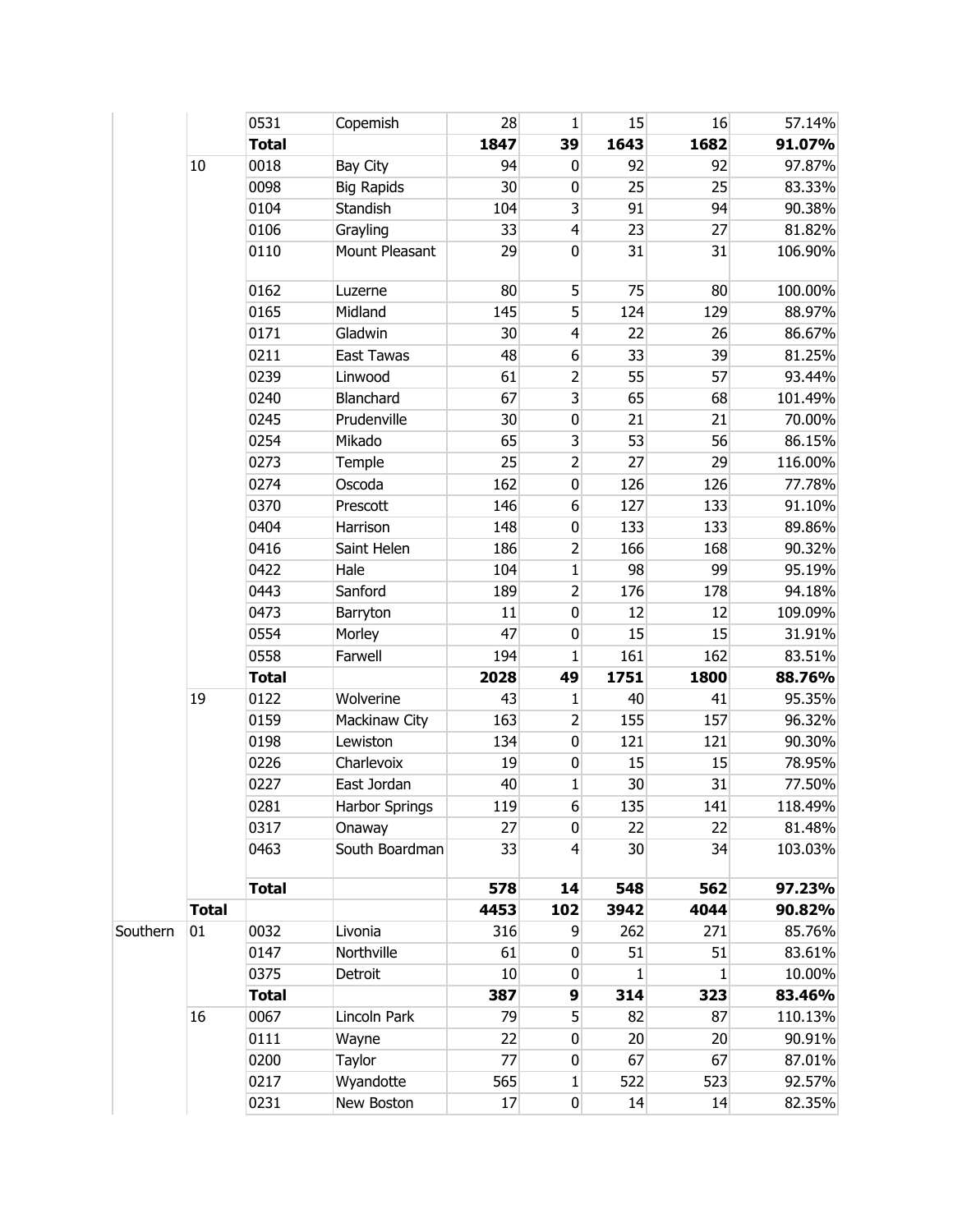|             |              | 0232         | Dearborn              | 182  | $\overline{4}$          | 134            | 138            | 75.82%  |
|-------------|--------------|--------------|-----------------------|------|-------------------------|----------------|----------------|---------|
|             |              |              | Heights               |      |                         |                |                |         |
|             |              | 0364         | Dearborn              | 134  | $\mathbf{3}$            | 103            | 106            | 79.10%  |
|             |              | 0389         | Riverview             | 97   | $\overline{2}$          | 107            | 109            | 112.37% |
|             |              | 0396         | Garden City           | 252  | $\overline{7}$          | 239            | 246            | 97.62%  |
|             |              | 0409         | Allen Park            | 92   | 5                       | 87             | 92             | 100.00% |
|             |              | 0426         | Trenton               | 109  | $\overline{4}$          | 90             | 94             | 86.24%  |
|             |              | 0472         | Melvindale            | 10   | $\pmb{0}$               | 11             | 11             | 110.00% |
|             |              | <b>Total</b> |                       | 1636 | 31                      | 1476           | 1507           | 92.11%  |
|             | <b>Total</b> |              |                       | 2023 | 40                      | 1790           | 1830           | 90.46%  |
| <b>UPAA</b> | 12           | 0003         | Sault Sainte<br>Marie | 185  | $\mathbf 0$             | 180            | 180            | 97.30%  |
|             |              | 0005         | Ironwood              | 40   | $\overline{4}$          | 36             | 40             | 100.00% |
|             |              | 0011         | Wakefield             | 32   | $\pmb{0}$               | 16             | 16             | 50.00%  |
|             |              | 0017         | Iron River            | 34   | 7                       | 28             | 35             | 102.94% |
|             |              | 0021         | Stambaugh             | 90   | 5 <sup>1</sup>          | 68             | 73             | 81.11%  |
|             |              | 0027         | <b>Bessemer</b>       | 24   | $\pmb{0}$               | $\overline{2}$ | $\overline{2}$ | 8.33%   |
|             |              | 0041         | Ewen                  | 24   | $\pmb{0}$               | 22             | 22             | 91.67%  |
|             |              | 0043         | Stephenson            | 27   | $\pmb{0}$               | 26             | 26             | 96.30%  |
|             |              | 0044         | Marquette             | 384  | 17                      | 343            | 360            | 93.75%  |
|             |              | 0050         | <b>Iron Mountain</b>  | 51   | 9                       | 43             | 52             | 101.96% |
|             |              | 0071         | Gladstone             | 105  | $\mathbf{1}$            | 93             | 94             | 89.52%  |
|             |              | 0074         | Newberry              | 168  | $\overline{2}$          | 144            | 146            | 86.90%  |
|             |              | 0082         | Escanaba              | 10   | $\pmb{0}$               | 9              | 9              | 90.00%  |
|             |              | 0090         | Lake Linden           | 97   | 13                      | 88             | 101            | 104.12% |
|             |              | 0092         | Rockland              | 41   | $\pmb{0}$               | 37             | 37             | 90.24%  |
|             |              | 0114         | Greenwood             | 66   | 1                       | 66             | 67             | 101.52% |
|             |              | 0115         | Escanaba River        | 23   | $\mathbf 0$             | 18             | 18             | 78.26%  |
|             |              | 0131         | Munising              | 163  | $\mathbf{1}$            | 145            | 146            | 89.57%  |
|             |              | 0146         | Menominee             | 244  | $\overline{\mathbf{3}}$ | 224            | 227            | 93.03%  |
|             |              | 0186         | Hancock               | 17   | $\pmb{0}$               | 16             | 16             | 94.12%  |
|             |              | 0244         | Powers                | 24   | $\mathbf{1}$            | 17             | 18             | 75.00%  |
|             |              | 0290         | Engadine              | 52   | $\overline{\mathbf{3}}$ | 40             | 43             | 82.69%  |
|             |              | 0301         | Rapid River           | 13   | 0                       | 10             | 10             | 76.92%  |
|             |              | 0340         | Hermansville          | 23   | 1                       | 20             | 21             | 91.30%  |
|             |              | 0349         | Little Lake           | 137  | 18                      | 116            | 134            | 97.81%  |
|             |              | 0393         | Hulbert               | 82   | $\mathbf{3}$            | 71             | 74             | 90.24%  |
|             |              | 0438         | <b>Bark River</b>     | 23   | 0                       | 21             | 21             | 91.30%  |
|             |              | 0444         | Baraga                | 22   | $\pmb{0}$               | 16             | 16             | 72.73%  |
|             |              | 0487         | Carney                | 15   | $\pmb{0}$               | 0              | 0              | 0.00%   |
|             |              | 0540         | Perkins               | 20   | 0                       | 18             | 18             | 90.00%  |
|             |              | 0559         | Rock                  | 35   | $\overline{4}$          | 27             | 31             | 88.57%  |
|             |              | <b>Total</b> |                       | 2271 | 93                      | 1960           | 2053           | 90.40%  |
|             | <b>Total</b> |              |                       | 2271 | 93                      | 1960           | 2053           | 90.40%  |
| Western     | 02           | 0029         | Jackson               | 214  | 7                       | 190            | 197            | 92.06%  |
|             |              | 0034         | Tecumseh              | 104  | $\mathbf{1}$            | 93             | 94             | 90.38%  |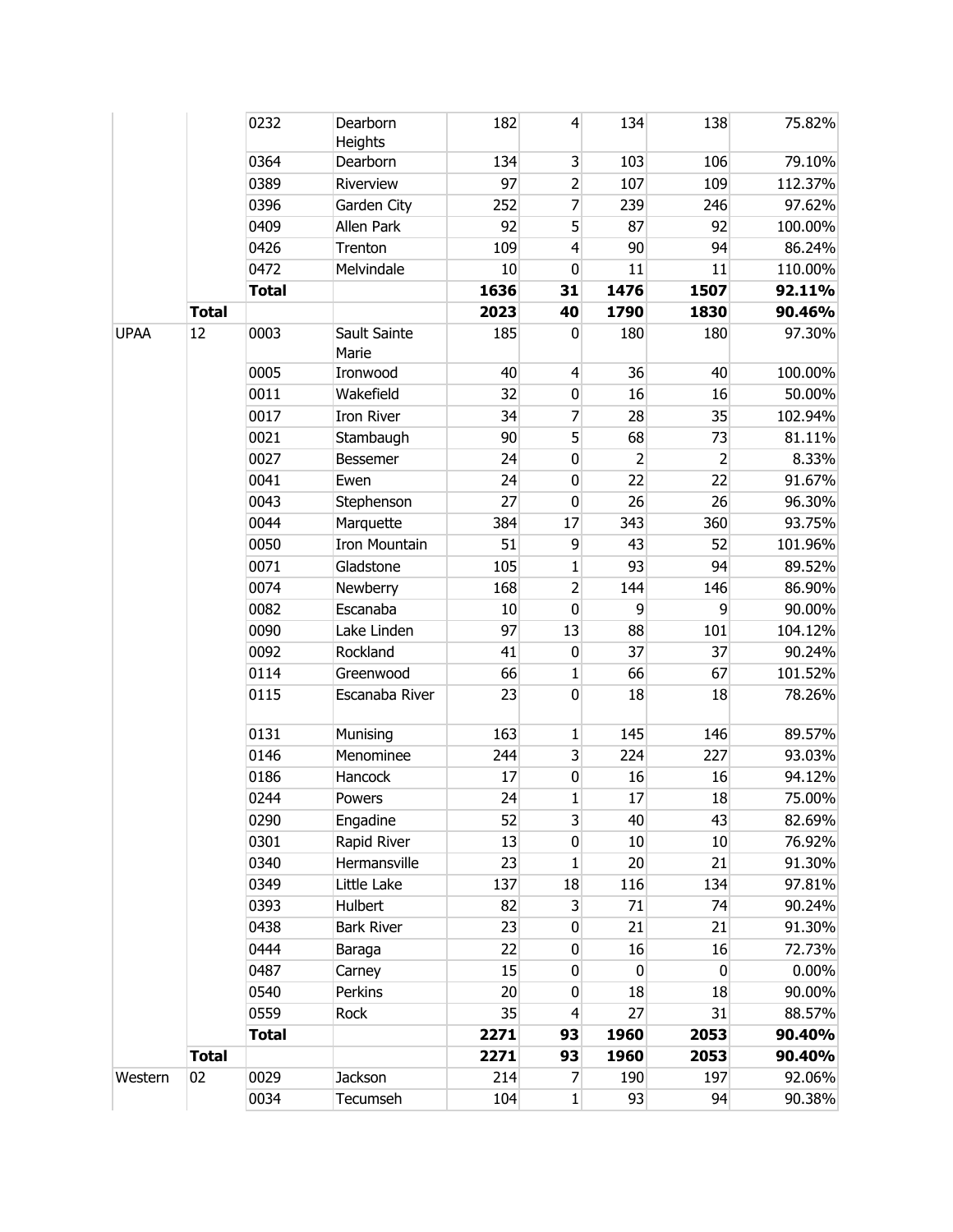|    | 0066         | Carleton               | 31   | $\overline{2}$                                 | 17   | 19               | 61.29%  |
|----|--------------|------------------------|------|------------------------------------------------|------|------------------|---------|
|    | 0072         | Dundee                 | 33   | $\mathbf{1}$                                   | 31   | 32               | 96.97%  |
|    | 0081         | Concord                | 26   | $\overline{2}$                                 | 23   | 25               | 96.15%  |
|    | 0097         | Adrian                 | 114  | $\mathbf 0$                                    | 111  | 111              | 97.37%  |
|    | 0117         | Manchester             | 65   | 8                                              | 55   | 63               | 96.92%  |
|    | 0155         | <b>Britton</b>         | 19   | $\mathbf{1}$                                   | 15   | 16               | 84.21%  |
|    | 0180         | Hudson                 | 76   | $\overline{2}$                                 | 71   | 73               | 96.05%  |
|    | 0192         | Temperance             | 42   | $\overline{2}$                                 | 44   | 46               | 109.52% |
|    | 0193         | Luna Pier              | 16   | $\mathbf 0$                                    | 22   | 22               | 137.50% |
|    | 0268         | Milan                  | 37   | $\overline{4}$                                 | 35   | 39               | 105.41% |
|    | 0282         | Ypsilanti              | 65   | $\mathbf{1}$                                   | 47   | 48               | 73.85%  |
|    | 0313         | Springport             | 10   | $\mathbf 0$                                    | 6    | 6                | 60.00%  |
|    | 0315         | Brooklyn               | 392  | $\mathbf{1}$                                   | 428  | 429              | 109.44% |
|    | 0322         | Saline                 | 187  | 12                                             | 165  | 177              | 94.65%  |
|    | 0324         | <b>Jackson</b>         | 68   | $\mathbf 0$                                    | 71   | 71               | 104.41% |
|    | 0325         | Blissfield             | 87   | 4                                              | 75   | 79               | 90.80%  |
|    | 0368         | Morenci                | 65   | $\mathbf{1}$                                   | 51   | 52               | 80.00%  |
|    | 0392         | Deerfield              | 27   | $\mathbf 0$                                    | 27   | 27               | 100.00% |
|    | 0514         | Ida                    | 131  | 9                                              | 86   | 95               | 72.52%  |
|    | 0550         | Onsted                 | 104  | 14                                             | 87   | 101              | 97.12%  |
|    | 0557         | Dexter                 | 110  | 3                                              | 104  | 107              | 97.27%  |
|    | <b>Total</b> |                        | 2023 | 75                                             | 1854 | 1929             | 95.35%  |
| 03 | 0042         | Charlotte              | 81   | $\pmb{0}$                                      | 57   | 57               | 70.37%  |
|    | 0048         | Grand Ledge            | 190  | 23                                             | 160  | 183              | 96.32%  |
|    | 0052         | Coldwater              | 117  | $\overline{2}$                                 | 90   | 92               | 78.63%  |
|    | 0053         | Hillsdale              | 141  | $\mathbf{1}$                                   | 130  | 131              | 92.91%  |
|    | 0054         | <b>Battle Creek</b>    | 33   | $\mathbf{1}$                                   | 30   | 31               | 93.94%  |
|    | 0055         | Albion                 | 26   | $\mathbf 0$                                    | 25   | 25               | 96.15%  |
|    | 0156         | Montgomery             | 24   | $\mathbf 0$                                    | 28   | 28               | 116.67% |
|    | 0157         | Quincy                 | 107  | $\overline{4}$                                 | 108  | 112              | 104.67% |
|    | 0196         | Union City             | 15   | 3                                              | 17   | 20               | 133.33% |
|    | 0257         | Augusta                | 37   | 6                                              | 47   | 53               | 143.24% |
|    | 0259         | Bronson                | 40   | $\mathbf{1}% \in\mathbb{Z}_{+}^{d}[z,\bar{z}]$ | 40   | 41               | 102.50% |
|    | 0298         | <b>Battle Creek</b>    | 265  | $\overline{9}$                                 | 234  | 243              | 91.70%  |
|    | 0360         | Reading                | 47   | $\mathbf 1$                                    | 44   | 45               | 95.74%  |
|    | 0465         | Climax                 | 58   | $\mathbf 0$                                    | 54   | 54               | 93.10%  |
|    | 0475         | Schoolcraft            | 124  | 1                                              | 118  | 119              | 95.97%  |
|    | <b>Total</b> |                        | 1305 | 52                                             | 1182 | 1234             | 94.56%  |
| 04 | 0026         | <b>Niles</b>           | 36   | 0                                              | 35   | 35               | 97.22%  |
|    | 0045         | <b>Hastings</b>        | 60   | 1                                              | 62   | 63               | 105.00% |
|    | 0049         | South Haven            | 553  | $\overline{\mathbf{3}}$                        | 586  | 589              | 106.51% |
|    | 0051         | Buchanan               | 203  | $\mathbf 0$                                    | 178  | 178              | 87.68%  |
|    | 0068         | Paw Paw                | 16   | $\mathbf 0$                                    | 6    | $6 \overline{6}$ | 37.50%  |
|    | 0073         | <b>Sturgis</b>         | 92   | 1                                              | 87   | 88               | 95.65%  |
|    | 0085         | <b>Berrien Springs</b> | 66   | $\mathbf{1}$                                   | 59   | 60               | 90.91%  |
|    | 0089         | Allegan                | 20   | $\overline{0}$                                 | 5    | 5 <sup>1</sup>   | 25.00%  |
|    |              |                        |      |                                                |      |                  |         |